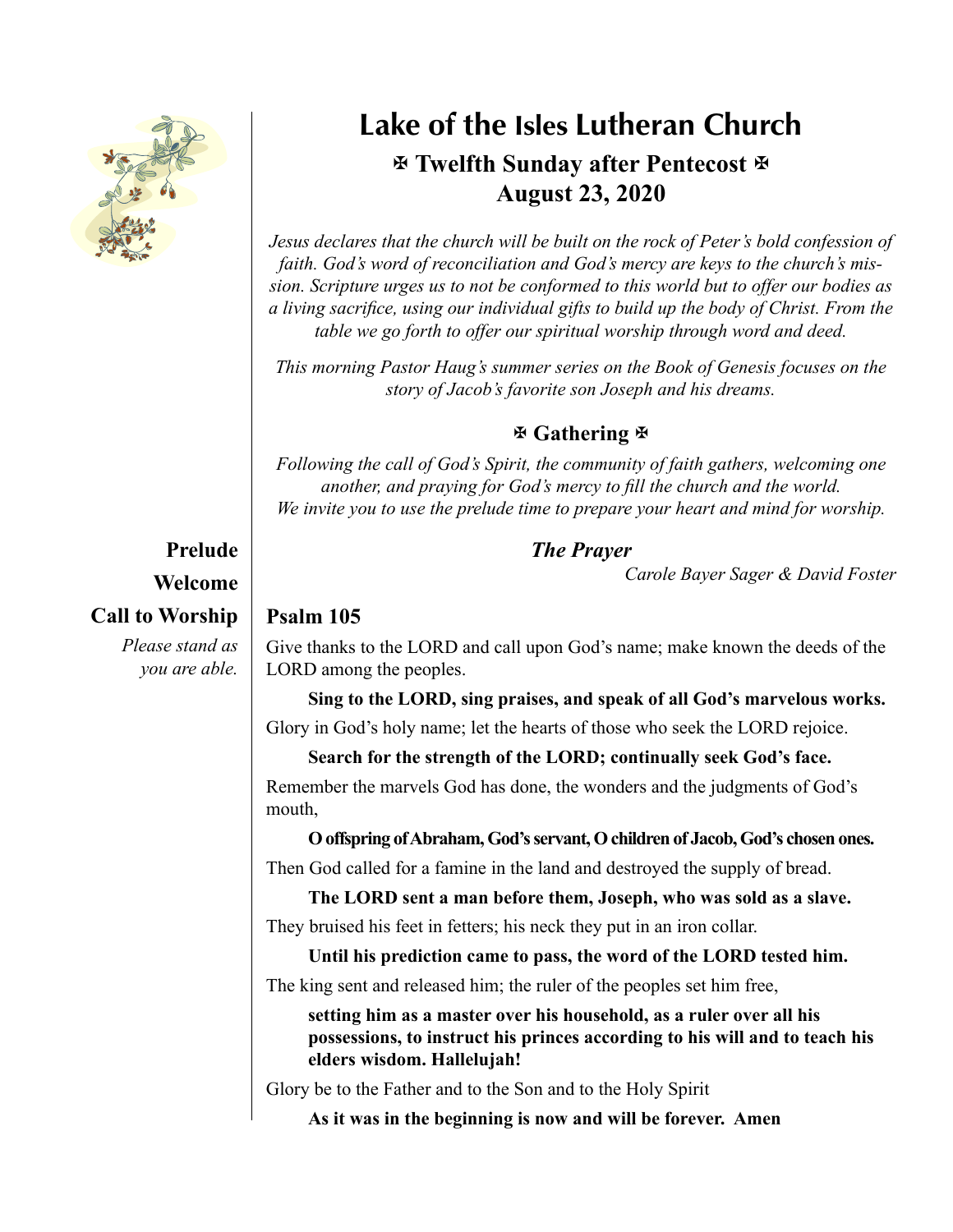#### **Gathering Hymn**

#### *The God of Abraham Praise ELW #831, vs 1-4* The God of A - br'ham praise, who reigns en-throned a - bove: 1  $\overline{2}$ The God of A - br'ham praise! At your su-preme com-mand The God of all - suf - fi - cient grace  $\overline{3}$ A - br'ham praise! Your 4 Your prom-ise you have sworn;  $\overline{1}$ on your oath de - pend. d An - cient of God of loveev - er v last - ing days, and from earth 1 rise and seek the joys at your right hand. shall guide me all my pil - grim days in all ways. my н shall, on ca - gle wings up-borne, to heav'n as cend. ۰, Am the One  $\mathbf{I}$ Am"-- by earth and heav'n confessed: all on earth for - sake-its pow'rdom, fame, and  $W$ is -1 You deign to call me friend; you call your - self my God! ı shall be - hold your face; Ī shall your pow'r a dore,  $\mathbf{I}$ bow and bless the sa - cred name for blest.  $CV - 1$ er shield and and you my  $on - ly$ por - tion make, my tow'r. And you will save me to the end through Je - sus' blood. and sing the won-ders of your grace for  $-CV - CT$ more. Text: Thomas Olivers, 1725-1799, alt., based on the Yigdal, c. 14th cent. Music: YIGOM, Jewish melody: art. Meyer Lyon, 1751-1797 Deplication in any form prohibited without permission or valid license from copyright administrator.

**Apostolic Greeting** P: The grace of our Lord Jesus Christ, the love of God, and the communion of the Holy Spirit be with you all.

#### **C: And also with you.**

**Prayer of the Day**  $\vert$  God of all peoples, with all your faithful followers of every age, we praise you, **the rock of our life. Be our strong foundation and form us into the body of your Son, that we may gladly minister to all the world, through Jesus Christ, our Savior and Lord. Amen**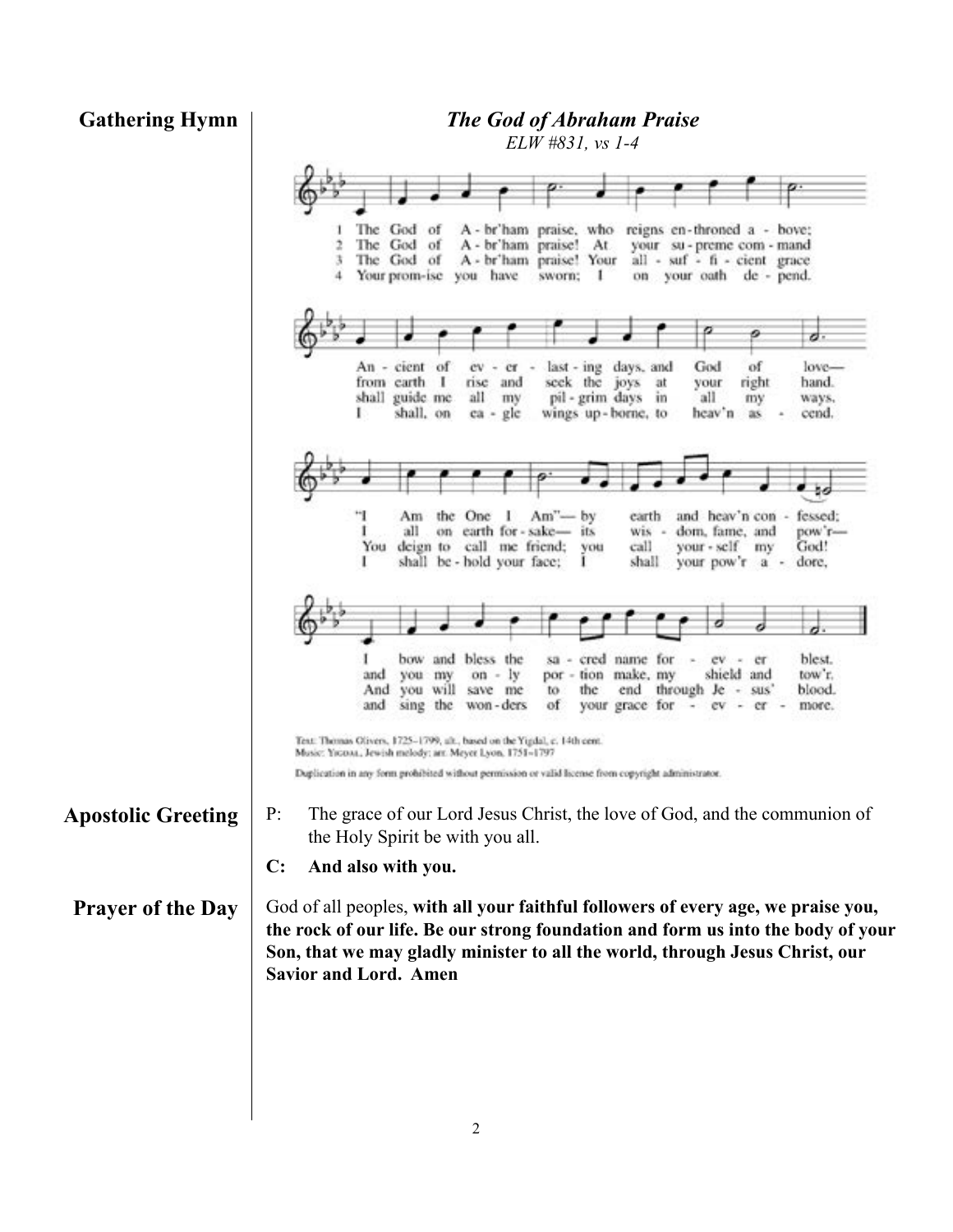#### **Word**

*The Word of God comes alive for the gathered community As God speaks to us in scriptures read, sung and preached.*

#### **Children's Message**

**Anthem**

#### *Any Dream Will Do*

*Tim Rice and Andrew Lloyd Webber*

*I closed my eyes Drew back the curtain To see for certain What I thought I knew Far, far away Someone was weeping But the world was sleeping Any dream will do I wore my coat With golden lining Bright colors shining Wonderful and new And in the east The dawn was breaking And the world was waking Any dream will do A crash of drums A flash of light My golden coat Flew out of sight Colors faded into darkness I was left alone May I return To the beginning The light is dimming And the dream is too The world and I We are still waiting Still hesitating Any dream will do.*

### *Genesis 37:1-4, 12-28*

*Though Joseph was Jacob's favorite son, his jealous brothers sold him into slavery. Judah, who protected Joseph's life, later gives a moving speech before Joseph in Egypt, indicating that the brothers had changed their ways.* 

#### **Reading**

1 Jacob settled in the land where his father had lived as an alien, the land of Canaan. 2 This is the story of the family of Jacob. Joseph, being seventeen years old, was shepherding the flock with his brothers; he was a helper to the sons of Bilhah and Zilpah, his father's wives; and Joseph brought a bad report of them to their father. 3 Now Israel loved Joseph more than any other of his children, because he was the son of his old age; and he had made him a long robe with sleeves. <sup>4</sup>But when his brothers saw that their father loved him more than all his brothers, they hated him, and could not speak peaceably to him.

<sup>12</sup>Now his brothers went to pasture their father's flock near Shechem. <sup>13</sup>And Israel said to Joseph, "Are not your brothers pasturing the flock at Shechem? Come, I will send you to them." He answered, "Here I am." 14So he said to him, "Go now, see if it is well with your brothers and with the flock; and bring word back to me." So he sent him from the valley of Hebron. He came to Shechem, <sup>15</sup> and a man found him wandering in the fields; the man asked him, "What are you seeking?" <sup>16"</sup>I am seeking my brothers," he said; "tell me, please, where they are pasturing the flock."

<sup>17</sup>The man said, "They have gone away, for I heard them say, 'Let us go to Dothan.'" So Joseph went after his brothers, and found them at Dothan. 18They saw him from a distance, and before he came near to them, they conspired to kill him. <sup>19</sup>They said to one another, "Here comes this dreamer. <sup>20</sup>Come now, let us kill him and throw him into one of the pits; then we shall say that a wild animal has devoured him, and we shall see what will become of his dreams." 21But when Reuben heard it, he delivered him out of their hands, saying, "Let us not take his life." <sup>22</sup>Reuben said to them, "Shed no blood; throw him into this pit here in the wilderness, but lay no hand on him"—that he might rescue him out of their hand and restore him to his father. 23So when Joseph came to his brothers, they stripped him of his robe, the long robe with sleeves that he wore;  $^{24}$  and they took him and threw him into a pit. The pit was empty; there was no water in it.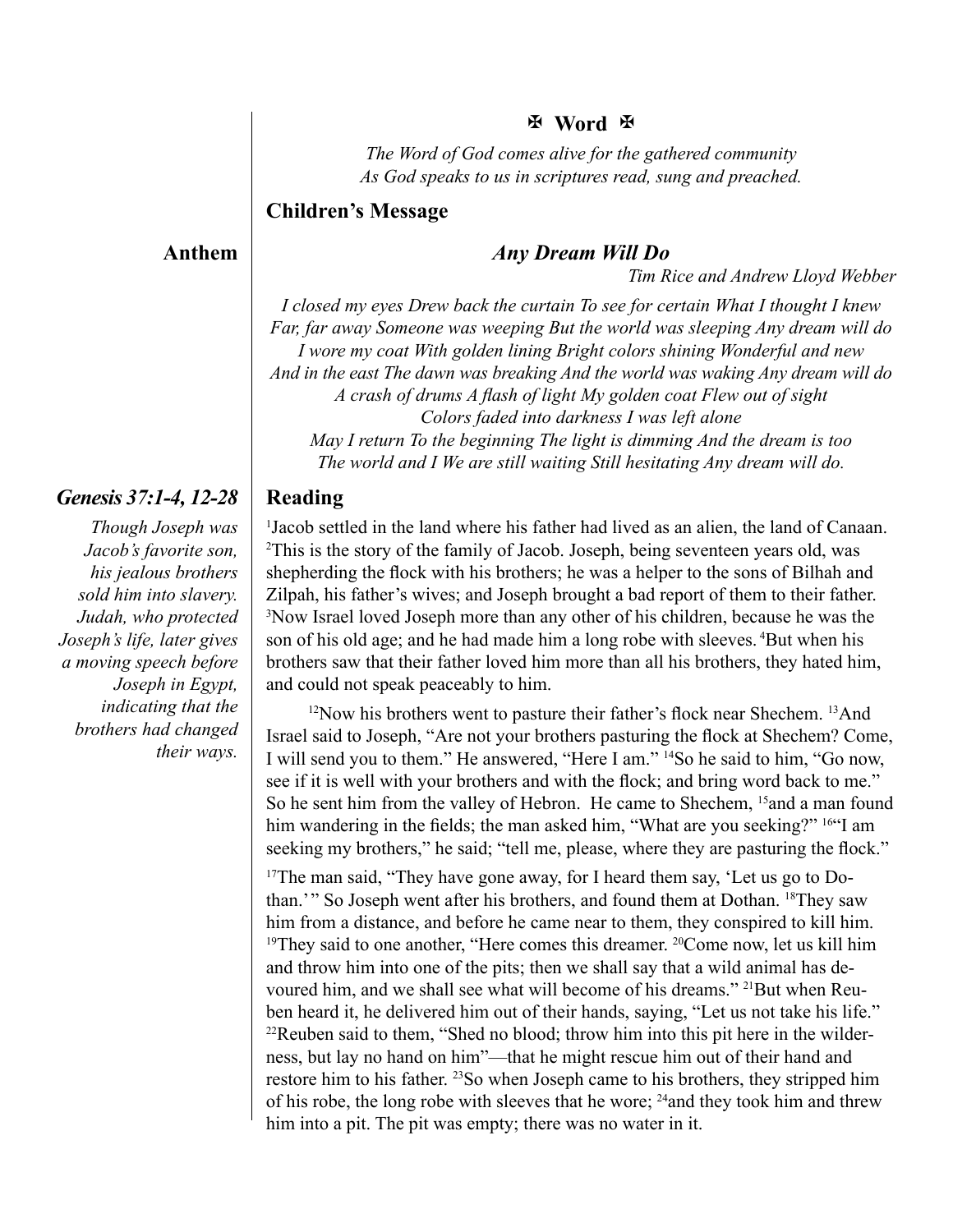<sup>25</sup>Then they sat down to eat; and looking up they saw a caravan of Ishmaelites coming from Gilead, with their camels carrying gum, balm, and resin, on their way to carry it down to Egypt. <sup>26</sup>Then Judah said to his brothers, "What profit is it if we kill our brother and conceal his blood? <sup>27</sup>Come, let us sell him to the Ishmaelites, and not lay our hands on him, for he is our brother, our own flesh." And his brothers agreed. 28When some Midianite traders passed by, they drew Joseph up, lifting him out of the pit, and sold him to the Ishmaelites for twenty pieces of silver. And they took Joseph to Egypt.

- R: Word of God, Word of Life.
- **C: Thanks be to God.**

## **Gospel Verse**



Text: Psalm 119:105, Amy Grant, b. 1960

Music: THY WORD, Michael W. Smith, b. 1957

Text and music @ 1984 Word Music. Inc. (ASCAP) and Meadowgreen Music Co./ Bug and Bear Music (ASCAP), admin. EMI Christian Music Publishi

## **Gospel**

P: The Holy Gospel according to St. Matthew, the fourteenth chapter.

### **C: Glory to you, O Lord.**

13Now when Jesus came into the district of Caesarea Philippi, he asked his disciples, "Who do people say that the Son of Man is?" <sup>14</sup>And they said, "Some say John the Baptist, but others Elijah, and still others Jeremiah or one of the prophets." <sup>15</sup>He said to them, "But who do you say that I am?" 16Simon Peter answered, "You are the Messiah, the Son of the living God." <sup>17</sup>And Jesus answered him, "Blessed are you, Simon son of Jonah! For flesh and blood has not revealed this to you, but my Father in heaven. 18And I tell you, you are Peter, and on this rock I will build my church, and the gates of Hades will not prevail against it. 19I will give you the keys of the kingdom of heaven, and whatever you bind on earth will be bound in heaven, and whatever you loose on earth will be loosed in heaven." <sup>20</sup>Then he sternly ordered the disciples not to tell anyone that he was the Messiah.

- P: The Gospel of our Lord.
- **C: Praise to you, O Christ.**

#### **Sermon**



## *Matthew 16:13-20*

*At a climactic point in Jesus' ministry, God reveals to Peter that Jesus is "the Messiah, the Son of the living God," and Jesus responds with the promise of a church that will overcome the very gates of Hades.*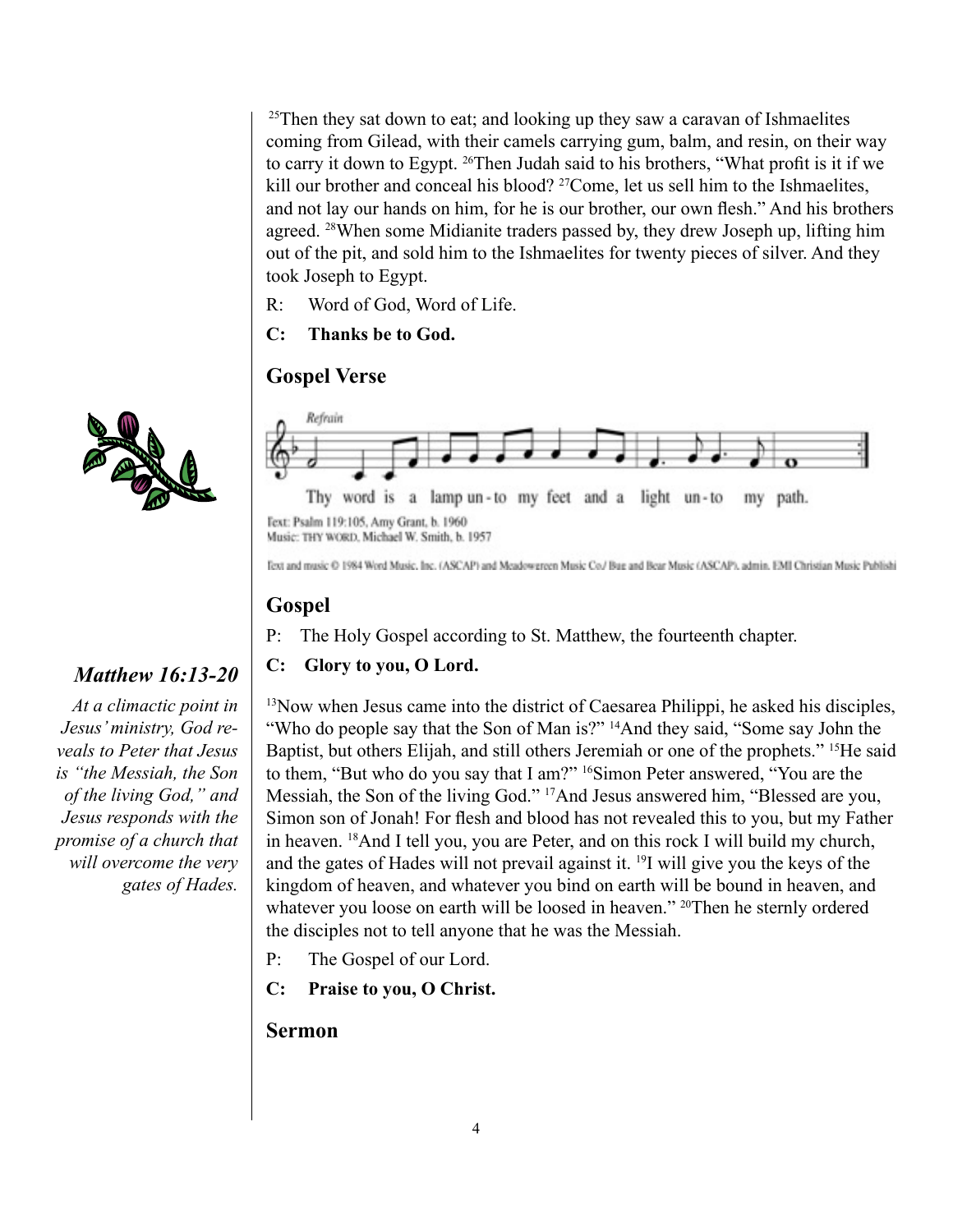### **Hymn of the Day** *We Sing to You, O God*



## **Prayers of the Church**

P: Confident of your care and helped by the Holy Spirit, we pray for the church, the world, and all who are in need.

*A brief silence.*

A: Lord our rock, you are our foundation in Jesus Christ, your Son, whom we confess… Lord, in your mercy,

#### **C: hear our prayer.**

- P: Into your hands, God of abundant grace, we commend all of whom we pray, trusting in your mercy, through Jesus Christ, our Savior.
- **C: Amen**

## **Greeting of Peace**

- P: The peace of the Lord be with you always.
- **C: And also with you.**

*After the greeting, please share a word of peace with those around you.*

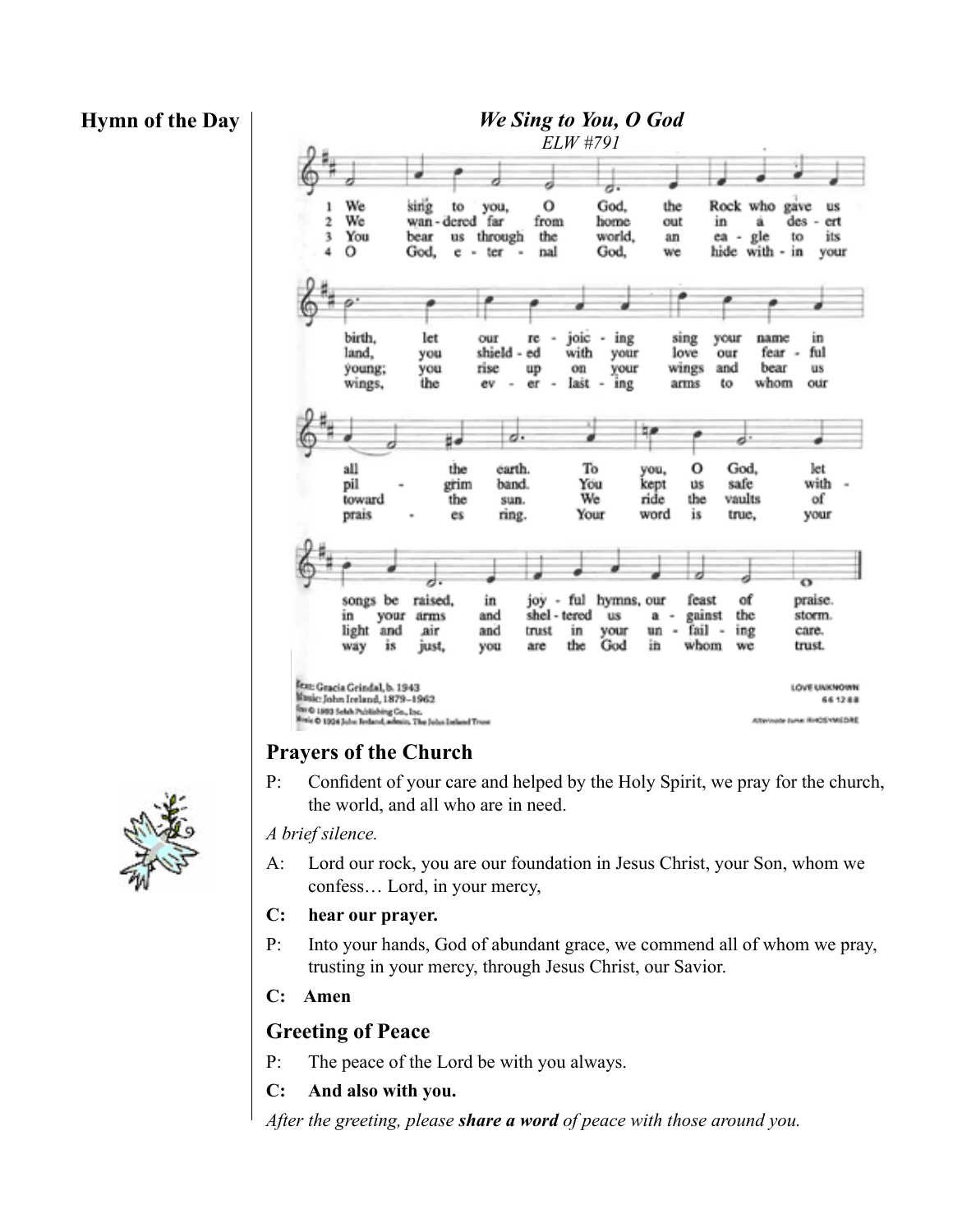#### **Offering**

*Lake of the Isles Lutheran Church is supported through the generous gifts of time, talent and treasure of our friends and members. In order to fulfill our mission and ministry, we need to receive approximately \$6,000 in offerings each week. We thank you for your support and partnership in the proclamation of the good news*

#### *Be Thou My Vision*

#### *Eleanor H. Hull/ Richard Shephard*

*Be Thou my Vision, O Lord of my heart; Nought be all else to me, save that Thou art; Thou my best thought by day or by night, Waking and sleeping, Thy presence my light. Be Thou my wisdom, and thou my true word; I ever with thee and thou with me, Lord.Thou and thou only, first in my heart, great God of heaven, my treasure thou art. High king of heaven, my victory won, may I reach heav'ns joys, O heav'n's bright Sun! Heart of my own heart, whatever be fall. Still be my vision, O Ruler of all.*



lext and music @ 1978 Integrity's Hosanna! Music (ASCAP). All rights reserved. International @ secured.

Deplication in any form prohibited without permission or valid license from copyright administrator.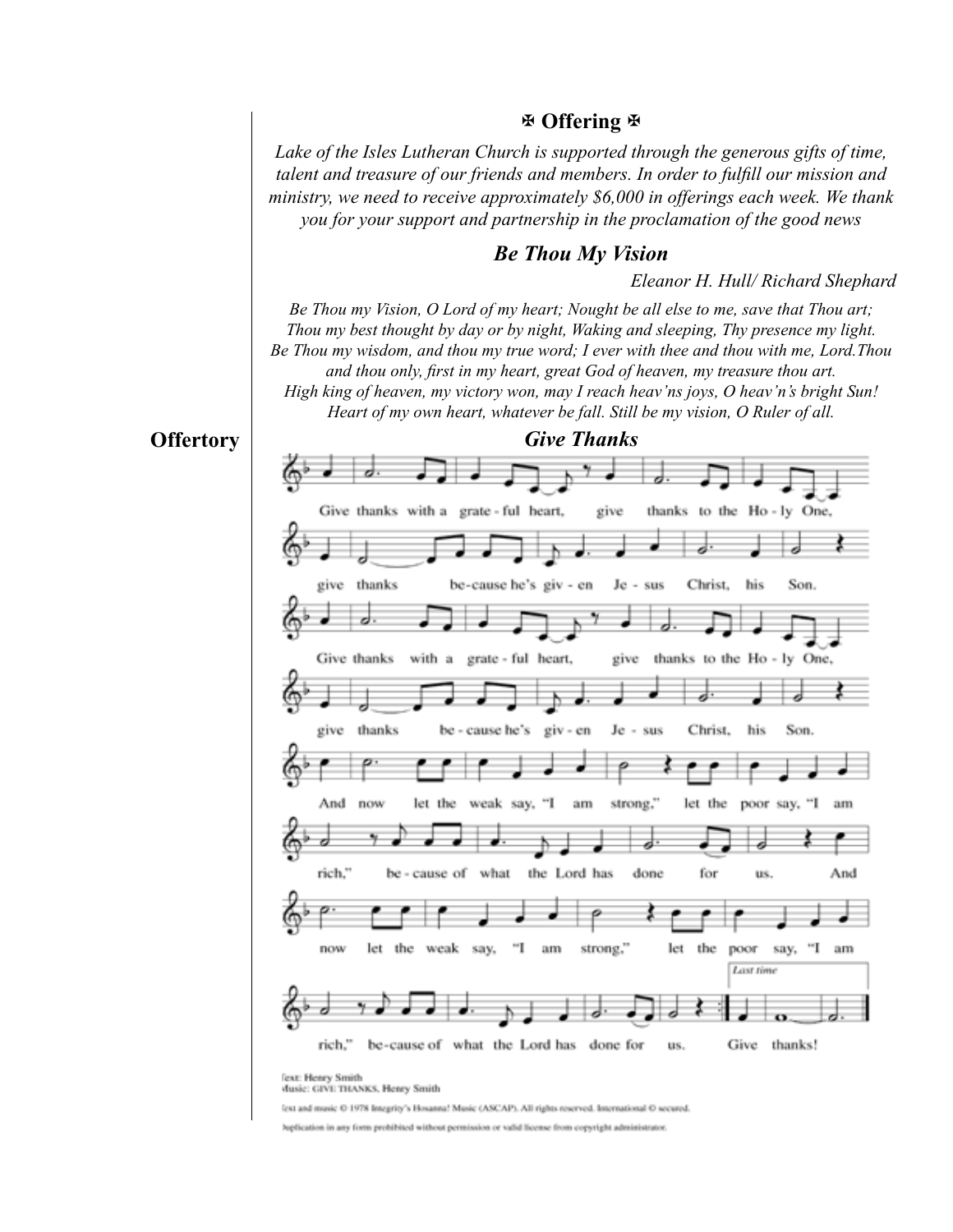**Offertory Prayer** | A: God of goodness and growth, all creation is yours, and your faithfulness is as firm as the heavens. Water and word, wine and bread: these are signs of your abundant grace. Nourish us through these gifts, that we might proclaim your steadfast love in our communities and in the world, through Jesus Christ, our strength and our song. **Amen**.

#### **图 Meal 图**

*We lift our hearts with praise and thanksgiving as the table is set, and we receive the bread and wine—the humble meal through which we are fed by the presence of Jesus the Christ and united as the body of Christ in the world.*

### **Great Thanksgiving**

- P: The Lord be with you.
- **C: And also with you.**
- P: Lift up your hearts.
- **C: We lift them to the Lord.**
- P: Let us give thanks to the Lord our God.
- **C: It is right to give our thanks and praise.**
- P: It is indeed right, our duty and our joy...we praise your name and join their unending hymn…

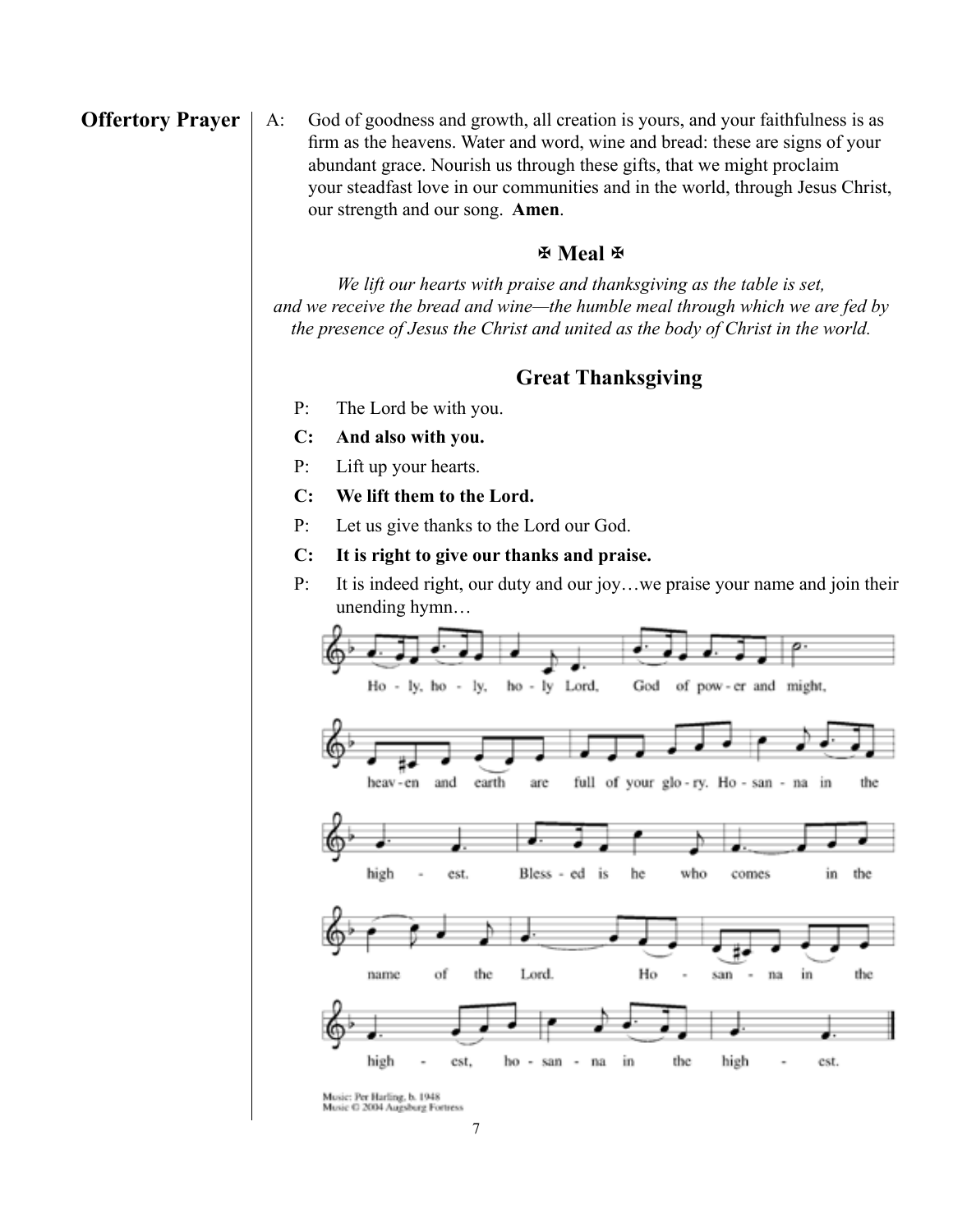

## **Words of Institution**

### **Lord's Prayer**

**C: Our Father in heaven, hallowed be your name, your kingdom come, your will be done, on earth as in heaven. Give us today our daily bread. For give us our sins as we forgive those who sin against us. Save us from the time of trial and deliver us from evil. For the kingdom, the power, and the glory are yours, now and forever. Amen.**

## **Invitation to Communion**

P: Come to me all who are tired and heavy laden, and I will give you rest. The table is ready. All are welcome.



O 1984 Maranatha Praise, Inc., admin. The Copyright Company. All rights reserved. International O secured.

## **Post-Communion Blessing**

- P: The body and blood of our Lord Jesus Christ strengthen you and keep you in his grace.
- **C: Amen.**

## **Post-Communion Prayer**

- A: Faithful God, you have kept your promise to us in this meal, nourishing us with the gift of salvation. Now send your servants forth in peace, that we may testify to your goodness and share the hope that is ours in Jesus Christ, our Savior and Lord.
- **C: Amen.**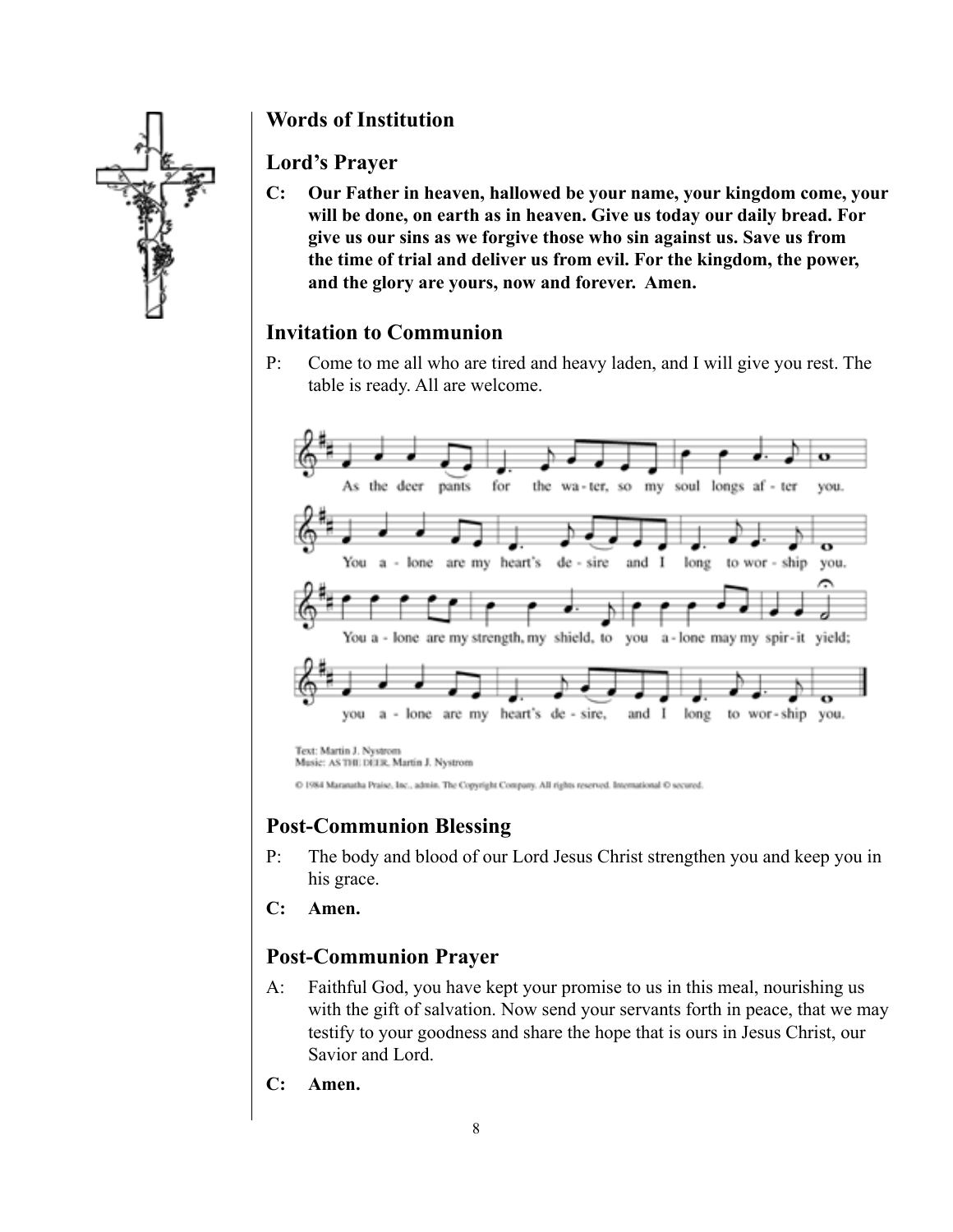#### **图 SENDING 图**

*We receive the blessing of God and leave in peace, Sent out to live the way of Jesus for the sake of the world God loves.*



**Benediction**

P: The Lord bless you and keep you.

## **C: Amen.**

## **Announcements**

## **Dismissal**

- P: Go in peace. Live in love, as Christ loved us.
- **C: Thanks be to God.**

*Bulletin liturgy and hymnody reprinted under CCLI license #1821244 and or OneLicense.net #A-704053*

## **Sending Hymn**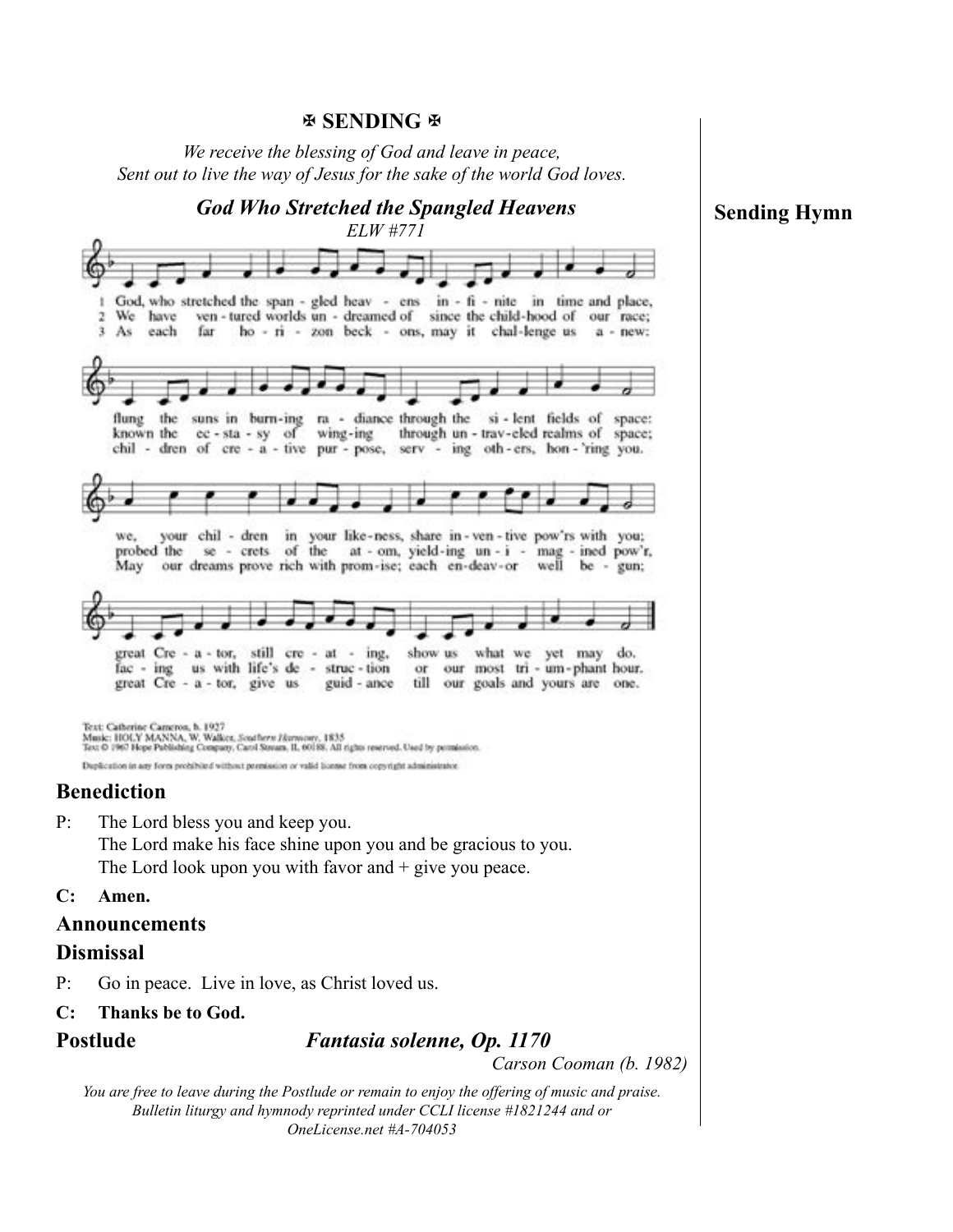# **Welcome**

*We thank you for celebrating the love of Jesus Christ with us this week, and we invite you back again for prayer and worship and to any of the events our congregation has scheduled. We hope the message of God's grace will guide and strengthen you as you grow in love and faith in your daily life.* 

| <b>Your Worship Leaders Today</b> |  |
|-----------------------------------|--|
|                                   |  |
|                                   |  |
|                                   |  |
|                                   |  |
|                                   |  |
|                                   |  |
|                                   |  |
|                                   |  |
|                                   |  |
|                                   |  |
|                                   |  |
|                                   |  |
|                                   |  |
|                                   |  |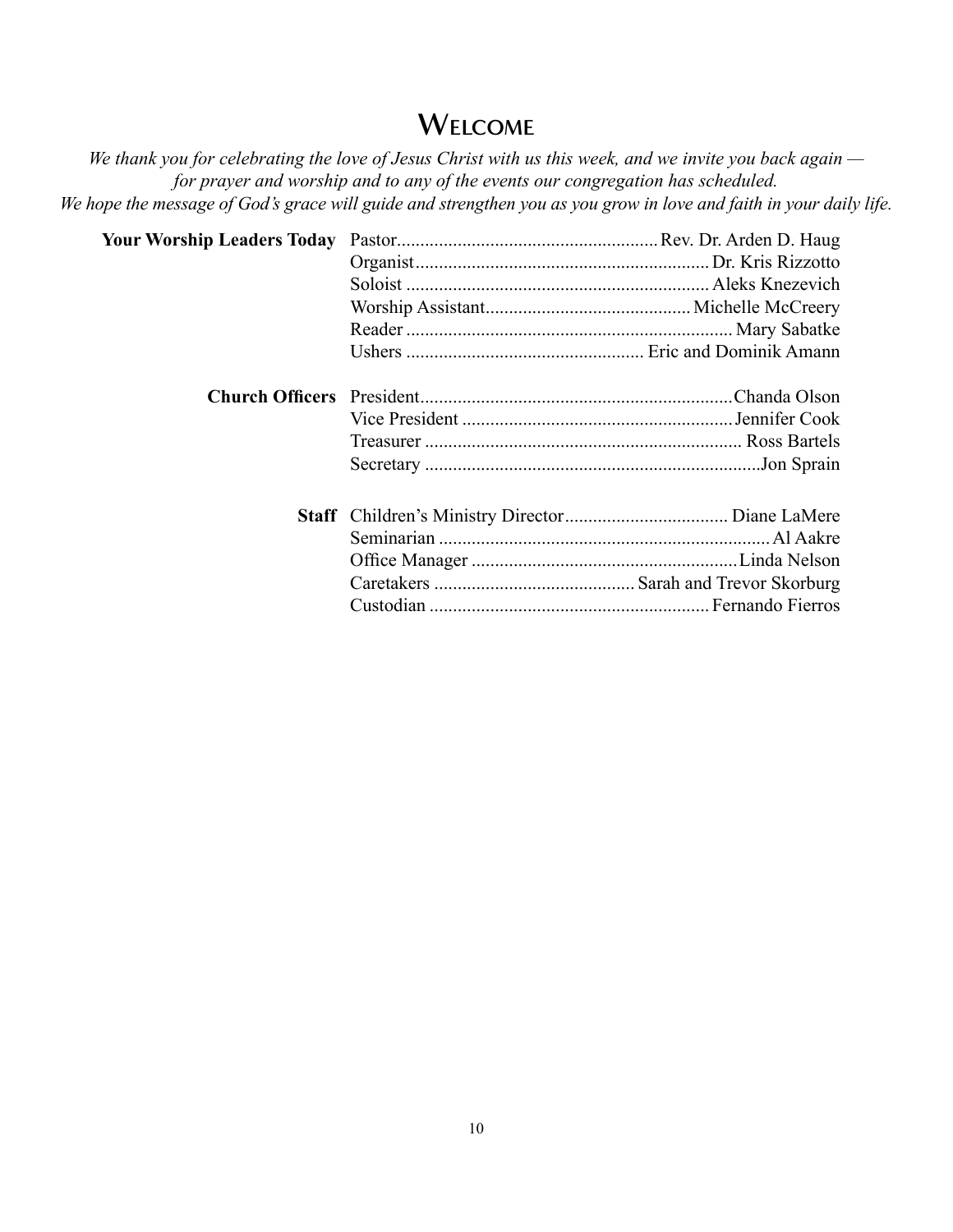## **Announcements**

## *Prayer List*

Please keep the following friends & members of our community of faith in your prayers of thanksgiving or for comfort, peace, and healing:



**Jim Jodie**, cousin of Carolyn Hagford; **Sam Pederson**, nephew of Jennifer Cook; **Jim Peterson,** brother-in-law of Rick and Suzanne Pepin; **Bruce Payne** and **Mike Payne,** cousins of Michelle McCreery; **Mary McCarthy**, friend of Nancy McCutcheon; **Lynn Williamson**, family of Bruce and Carol Kuehn; **Heluza Ramos,** grandmother of Rebecca Morell, **Deb Benson**, mother of Kayla Hoel; **Trevor Daniel,** prayer request by Cheri Moe.

## *Returning to Worship*

This past week, we began opening the weekly worship recording session to 40 people. You must register ahead of time and follow the Protocol for In-person Worship. The recording session will be 1 hour long and begins at 7:00. You will receive an email invitation on Monday morning or you may register by phoning the church office.

For those who do not feel comfortable worshiping on Thursday evenings, but would like to participate in Holy Communion, we will prepare Home Communion packets that may be picked up at the church on Thursday and Friday each week. The packet will include a glass communion cup, the worship bulletin, as well as a vile of consecrated communion wine and bread. This may be reserved through the church office for your family and may be delivered to those who are homebound.

We know that these times can be stressful, and we want to remind you that the church sanctuary is open and available for quiet time and spiritual reflection during the week. Please call the church to make an appointment if you would like to come and spend time in the sanctuary for prayer, meditation, or to light a candle in the light globe. A guided meditation folder will be available upon request.

**Loved Ones In The Military** Please keep all the members and families of the military in your prayers of thanksgiving and protection.





*Benjamin Formell 8.23 Mary Abbe Hintz 8.27*

## *Wednesday Morning Bible Study*

Pastor Haug will lead a virtual Bible study by Zoom for the regular 10:00 am Wednesday morning Bible study group. If you would like to participate, please contact [Pastor Haug.](mailto:pastor%40loti.org?subject=) He will send you a link and invitation to the group meeting.

## *Virtual Coffee Hour*

If you are interested in participating in a virtu[al](mailto:michelle.mccreery%40loti.org%20?subject=Virtual%20Coffee%20Hour) coffee hour on Sunday, contact [Michelle McCreery](mailto:michelle.mccreery%40loti.org?subject=Zoom%20Coffee%20Hour).

## *Sunday School Registration is Open!*

Sunday School will begin remotely starting on **September 13.** Sunday School is offered for children age 3 (by Sept 1) through 6th grade. Please complete the [Online Registration Form.](https://forms.gle/Gq3Rg4A2DQKnhK1b7) It is also located at [loti.org>](http://loti.org)Lifestyles>Sunday School Program. The information you provide will help us to connect with you and support you in ways that are meaningful to you during this time of remote Sunday School. If you need more information or have any questions, please contact our Children's Ministry Director, [Diane LaMere.](mailto:diane.lamere%40loti.org?subject=Sunday%20School%20Fall%202020)